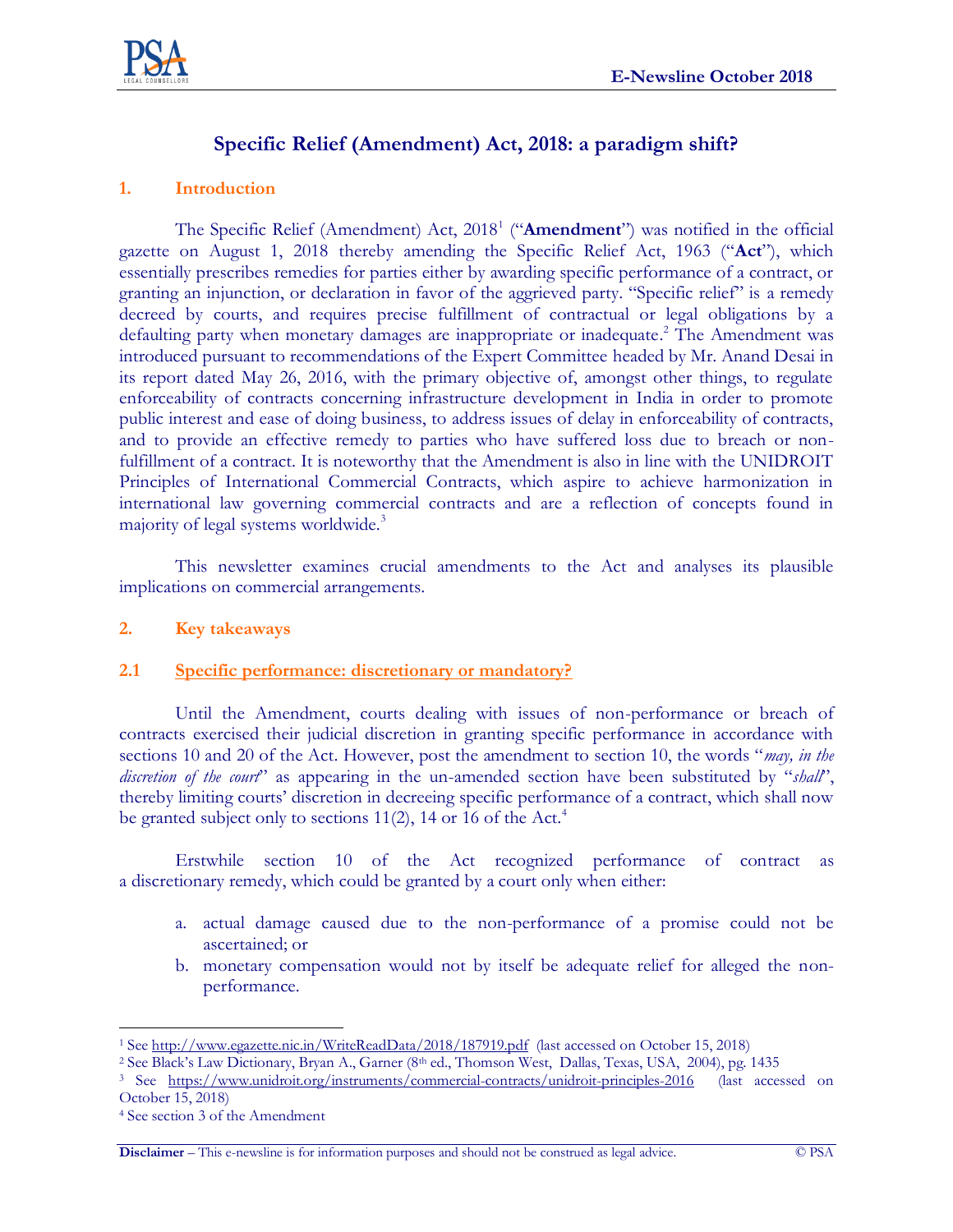According to section 20 of the Act, previously courts would grant specific relief basis the following principles, i.e. (i) exercise of discretion should not be arbitrary but sound and reasonable and shall be guided by judicial principles; (ii) under no circumstances, should the court exercise its discretion where it would be improper to do so; (iii) substantial acts under the contract had been performed by the aggrieved party; and (iv) it/he/she was willing to take necessary actions on its/his/her part. Notably, the Amendment while amending section 10 has also repealed section 20, thereby limiting the discretion vested in courts to grant specific performance.

Indeed, this is a positive step favoring parties to a contract who intend enforcing performance of the pre-agreed contractual bargain by the defaulting parties as it is now unambiguous that specific performance of a contract is now the rule rather than exception. Further, the Amendment should act as a deterrent to contracting parties who intend escaping performance of their contractual obligations post execution of a contract. Pertinently, the onus is now on courts to justify not granting specific performance of a contract. Section 11 of the Act concerning private trusts, has also been amended to replace the words "*contract may, in discretion of the court*" with "*contract shall*" thereby reiterating the legislative intent of effective enforcement of contracts.<sup>5</sup> Hence, now it will be mandatory for courts to grant specific performance of contracts concluded by private trusts provided the requirements of section 11 are met.

# **2.2 Substituted performance**

This is a novel concept introduced by the Amendment under a new section 20, which stipulates that a party aggrieved by a contractual breach or non-performance shall have the option of having such contract performed through an alternate arrangement, i.e. a third party or its own agency, at the cost of the defaulting party.<sup>6</sup> However, in order to exercise this option the aggrieved party shall first furnish a written notice of at least 30 days' on the defaulting party directing it to perform its/his/her obligations under the contract, failing which, the aggrieved party can enforce substituted performance. The purpose of such rectification notice is to accord one last opportunity to the defaulting party to cure its/his/her default and perform its/his/her part of the contract.

Pursuant to this new section, it is now statutorily recognized for an aggrieved party to recover the costs and expenses of substituted performance from the defaulting party. Of course, the aggrieved party can only recover such costs of substituted performance after they have been incurred by the aggrieved party. Interestingly, an aggrieved party seeking substituted performance can also claim damages suffered consequent to non-performance by the defaulting party in addition to substituted performance. The ability to avail this remedy would enable an aggrieved party to be restored to the position it would have been in, had the breach of promise not occurred. The law goes on to ensure that if an aggrieved party suffering from the breach of contract has chosen substituted performance of the contract, it/he/she shall not be entitled to claim specific performance of the same contract.

It is expected that the introduction of substituted performance will result in reducing litigation as the contracting parties will now have an option of choosing between specific or substituted performance. I see this is a step in the right direction, which shall encourage continuity

 $\overline{a}$ 

<sup>5</sup> See section 4 of the Amendment

<sup>6</sup> See section 10 of the Amendment

**Disclaimer** – This e-newsline is for information purposes and should not be construed as legal advice. © PSA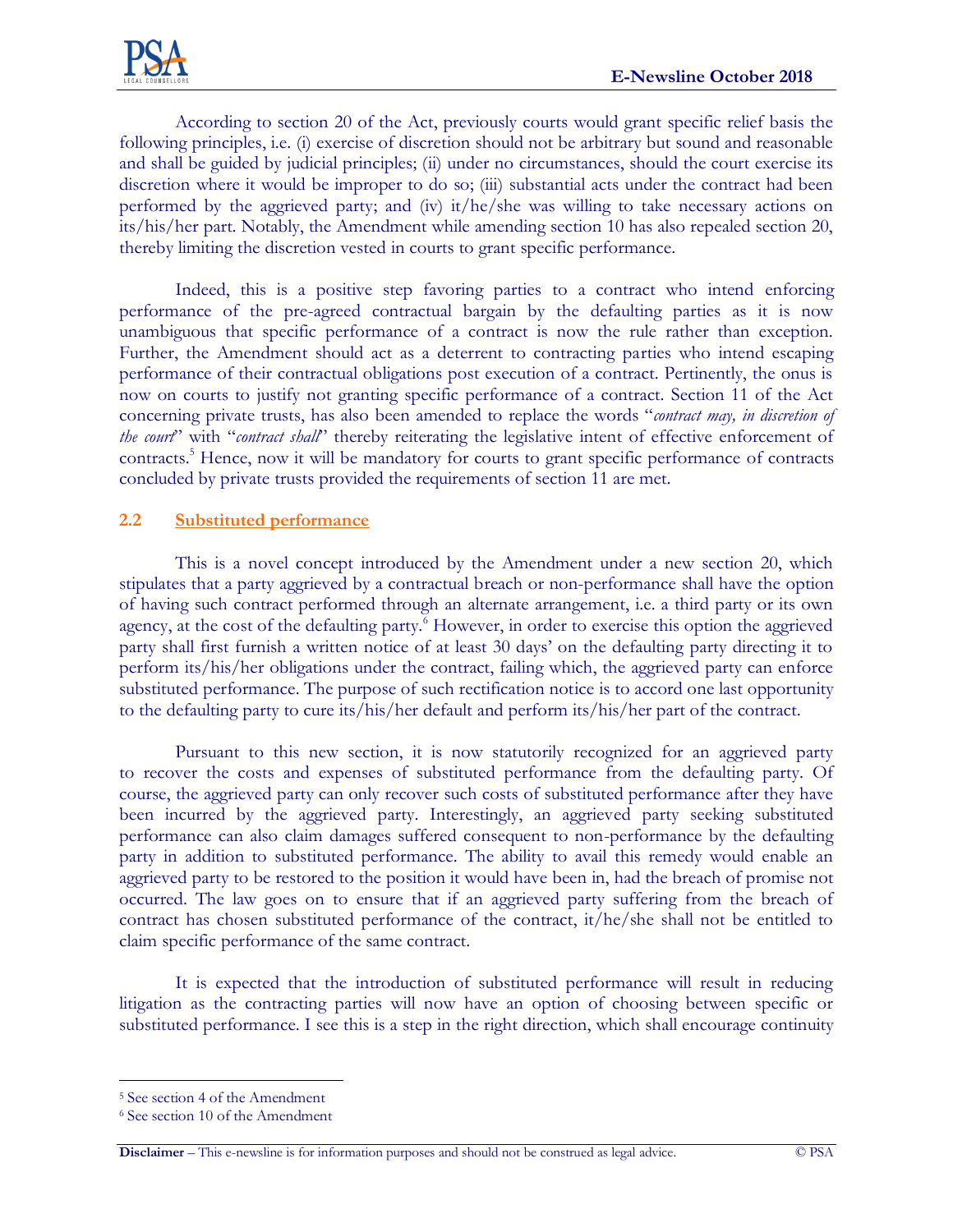

of contractual relationships towards achieving the pre-agreed objectives identified by contracting parties.

## **2.3 Specific performance and compensation**

Furthermore, the legislature has also amended section 21(1) of the Act to substitute the words "*either in addition to, or in substitution of*" with "*in addition to*". The net effect of this particular amendment is that it alters the earlier legal position wherein specific performance would not be granted when either damage could be ascertained or compensation is an adequate relief. This amendment establishes that compensation can now be sought in addition to a prayer for specific performance of a contract and does not have to be in substitution of it.<sup>7</sup> Accordingly, it is my submission that primacy accorded to grant of damages over specific performance has been dispensed with.

### **2.4 Infrastructure projects**

The Amendment has inserted certain new provisions governing specific performance of contracts concerning infrastructure projects. Sections 20A, 20B and 20C have been introduced to regulate contractual disputes in the infrastructure sector. The explanation to section 20A(1), defines an "Infrastructure Project" as different categories of projects stated in the new schedule added to the Act and covers Transport, Energy, Water & Sanitation, Communication, and Social & Commercial Infrastructure, which can be altered by the Central Government by a notification published in the Official Gazette. Further, section 20A bars courts from granting an injunction where the contract involved is related to an infrastructure project, if the court is of the opinion that awarding such relief would cause an impediment or delay in the progress or completion of such project.<sup>8</sup>

Furthermore, section 20B provides for creation of civil courts designated as special courts by the State Governments in consultation with the Chief Justice of the respective High Court to specifically entertain suits pertaining to infrastructure project related contracts.<sup>9</sup> However, it would be interesting to see if jurisdiction of such proposed special courts would overlap with that of the commercial courts set up under the Commercial Courts Act, 2015 ("**CCA**"). Courts designated under CCA also govern commercial disputes concerning construction and infrastructure contracts and, the Amendment does not categorically bar such commercial courts from entertaining matters that would now be dealt by the special courts.

Additionally, section 20C has also been inserted to address the issue of delay in administration of justice. This section mandates speedy disposal of suits filed under the Act and directs that they must be disposed within 12 months from the date of service of summons to a defendant. This period may be extended by the court for a maximum of 6 months but, after recording reasons for such extension, in writing. Timelines prescribed by the legislature is a positive step towards providing timely disposal of cases but, only time will tell if the intentions translate into action.

 $\overline{a}$ 

<sup>7</sup> See section 11 of the Amendment

<sup>8</sup> See section 10 of the Amendment

<sup>9</sup> Ibid